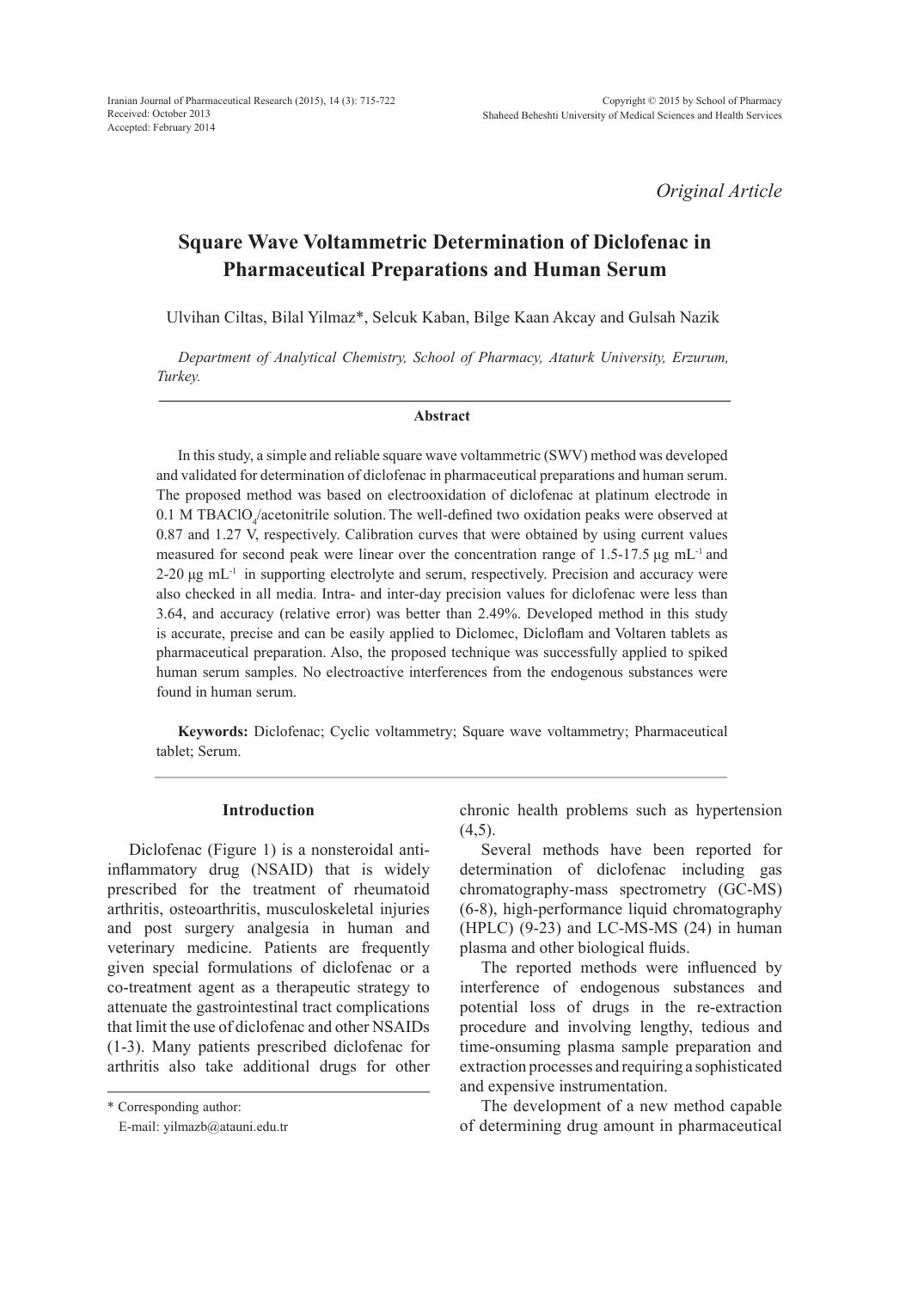

**Figure 1.** Chemical structure of diclofenac.

dosage forms is important. Electroanalytical techniques have been used for the determination of a wide range of drug compounds with the advantages that there are, in most, instances no need for derivatization and that these techniques are less sensitive to matrix effects than other analytical techniques. Additionally, application of electrochemistry includes the determination of electrode mechanism. Redox properties of drugs can give insights into their metabolic fate or their *in-vivo* redox processes or pharmacological activity. Despite the analytical importance of the electrochemical behavior and oxidation mechanism of diclofenac, no report has been published on the voltammetric study of the electrochemical oxidation of diclofenac in nonaqueous media. It is well known that the experimental and instrumental parameters directly affect the electrochemical process and voltammetric response of drugs. Consequently, it would be interest to investigate the oxidation process of diclofenac in aprotic media. Therefore, the goal of this work was the development of new SWV method for the direct determination of diclofenac in pharmaceutical preparations and spiked human serum samples without any time-consuming extraction or evaporation steps prior to drug assay. This paper describes fully validated, simple, rapid, selective and sensitive procedures for the determination of diclofenac employing SWV at the platinum disc electrode. Besides, the proposed method might be alternatives to the chromatographic methods in therapeutic drug monitoring.

## **Experimental**

## *Chemical and reagents*

Diclofenac (sodium salt) was obtained from Sigma (St. Louis, MO, USA). Acetonitrile (Fluka for HPLC analysis) was purified by drying with calcium hyride, followed by distillation from phosphorus pentoxide. After purification in order to eliminate its water content as much as possible, it was kept over molecular sieves (3Å, Merck). Tetrabutylammonium perchlorate  $(TBACIO<sub>4</sub>)$  were purchased from Fluka and used as received without further purification. Diclomec, Dicloflam and Voltaren tablets were obtained from pharmacy (Erzurum, Turkey). Distilled water was prepared as required by using aquaMAX™ ultra, Young instrument (Korea) ultrawater purification system. Human serum was obtained from Yakutiye blood bank, Erzurum, Turkey.

# *Electrochemical instrumentation*

Electrochemical experiments were performed on a Gamry Potentiostat Interface 1000 controlled with software PHE 200 and PV 220. All measurements were carried out in a single-compartment electrochemical cell with a standard three-electrode arrangement. A platinum disk with an area of  $0.72 \text{ cm}^2$  and a platinum wire were used as the working and the counter electrodes, respectively. The working electrode was successively polished with 1.0, 0.3 and 0.05 µm alumina slurries (Buehler) on microcloth pads (Buehler). After each polishing, the electrode was washed with water and sonicated for 10 min in acetonitrile. Then, it was immersed into a hot piranha solution  $(3.1, H_2SO_4)$ ,  $30\%$  H<sub>2</sub>O<sub>2</sub>) for 10 min, and rinsed copiously with water. Caution: Piranha is a vigorous oxidant and should be used with extreme caution! All potentials were reported versus Ag/AgCl/KCl (3.0 M) reference electrode (BAS Model MF-2078) at room temperature. The electrolyte solutions were degassed with purified nitrogen for 10 min before each experiment and bubbled with nitrogen during the experiment. Operating conditions for SWV were pulse amplitude 25 mV, frequency 15 Hz, potential step 4 mV.

Preparation of the Standard and Quality Control Solutions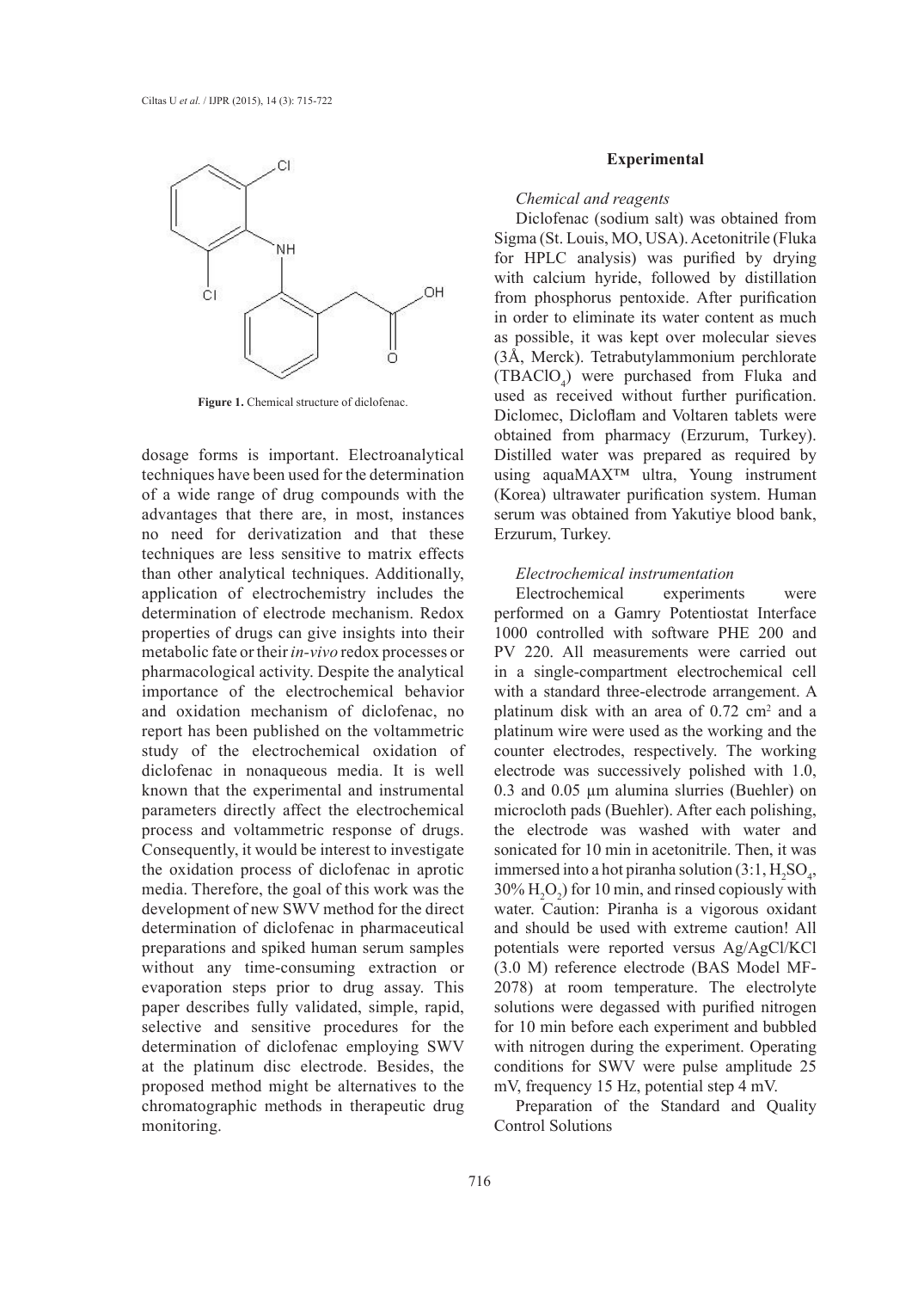The stock standard solution of diclofenac was prepared in 0.1 M TBAClO<sub>4</sub>/acetonitrile to a concentration of 100 m g mL<sup>-1</sup> and stored at 4  $\degree$  C. Working standard solutions were prepared from the stock solution. A calibration graph was constructed in the range of 1.5, 2.5, 5, 7.5, 10, 12.5, 15 and 17.5 m g mL<sup>-1</sup> for diclofenac (n=6). For quality control (QC) samples containing concentration 4, 8 and 16 m g mL<sup>-1</sup> of diclofenac, the stock solution was diluted with 0.1 M TBAClO<sub>4</sub>/acetonitrile.

# *Procedure for pharmaceutical preparations*

A total of 10 tablets of diclofenac (Diclomec, Dicloflam and Voltaren) accurately weighed and powdered. An amount of this powder corresponding to one tablet diclofenac content was weighed and accurately transferred into 100 mL calibrated flask and 50 mL of 0.1 M  $TBACIO<sub>4</sub>/acetonitrile was added and then the$ flask was sonicated to 10 min at room tempature. The flask was filled to volume with 0.1 M  $TBACIO<sub>4</sub>/acetonitrile.$  The resulting solutions in both the cases were filtered through Whatman filter paper no 42 and suitably diluted to get final concentration within the limits of linearity for the respective proposed method. The drug content of diclofenac tablets was calculated from the current potential curve.

#### *Recovery studies*

To study the accuracy and reproducibility of the proposed technique, recovery experiments were carried out using the standard addition method. In order to know whether the excipients show any interference with the analysis, known amounts of pure diclofenac were added to the pre-analyzed tablet formulation and the mixtures were analyzed by the proposed method. After five repeated experiments, the recovery results were calculated using the calibration equation.

## *Analysis of spiked serum samples*

Serum samples, obtained from healthy individuals (after obtaining their written consent) were stored frozen until assay. After gentle, thawing, an aliquot volume of sample was fortified with diclofenac dissolved in bi-distilled water to achieve final concentration of 100 μg mL-1 and treated with 0.7 mL of acetonitrile as serum denaturating and precipitating agent, then the volume was completed to 2 mL with the same serum sample. The tubes were vortexed for 10 min and then centrifuged for 5 min at  $5000 \times g$  for removing of protein residues. The supernatant was taken carefully.

The concentration of diclofenac was varied in the range of 2 to 20  $\mu$ g mL<sup>-1</sup> in human serum samples. These solutions were analyzed in the voltammetric cell containing  $0.1$  M TBAClO<sub>4</sub>/ acetonitrile. The amount of diclofenac in spiked human serum samples for the recovery studies was calculated from the related calibration equation.

#### **Results and Discussion**

# *Voltammetric behavior of diclofenac*

The electrochemical behavior of diclofenac was investigated at the Pt disc electrode in anhydrous acetonitrile solution containing 0.1 M TBAClO<sub>4</sub> as the supporting electrolyte by using cyclic voltammetry (CV). Figure 2 shows a typical cyclic voltammogram of 20 μg mL-1 diclofenac recorded under these conditions for the scan rate of  $0.2 \text{ V s}^{-1}$ . In the anodic sweep, two oxidation peaks are seen at about potentials of 0.87 and 1.27 V, respectively.

In order to gain a deeper insight into the voltammetric waves, the effect of scan rate on the anodic peak currents  $(\dot{I}_m)$  and peak potentials  $(E_p)$  was studied in the range of 0.01-1 V s<sup>-1</sup> of the potential scan rates in acetonitrile solution containing 20 μg mL-1 concentration of diclofenac (Figure 3). The representative linear sweep voltammograms obtained at Pt electrode for 20 μg mL<sup>-1</sup> diclofenac as a function of the scan rate are presented in Figure 4. Scan rate dependency experiments show that the peak currents for peak vary linearly with the scan rate (ν) (Figures 4a,b), which points out the adsorption-controlled process. However, the plots of logarithm of peak currents versus logarithm of scan rates for 20 μg mL-1 concentration of diclofenac display straight lines with 0.497 slope (Figure 4c), which are close to theoretical value of 0.5 expected for an ideal diffusion-controlled electrode process (25). Log I<sub>n</sub>-log v curve is more eligible for this aim, therefore, a diffusional process for peak should be considered. These results suggest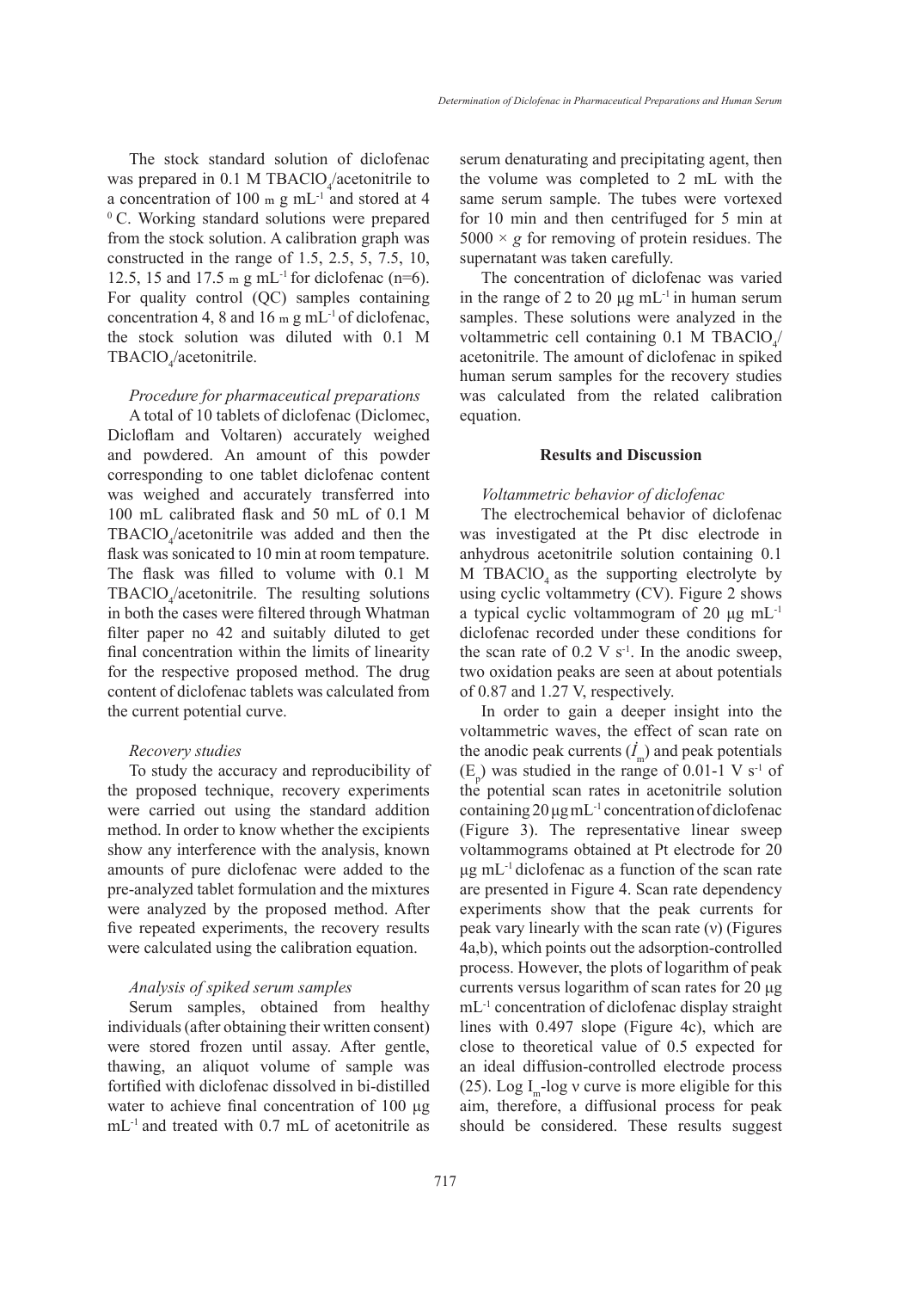

**Figure 2.** Cyclic voltammogram for the oxidation of 20 μg  $mL^{-1}$  diclofenac in acetonitrile containing 0.1 M TBAClO<sub>4</sub> at Pt disk electrode, scan rate: 0.2 V s<sup>-1</sup>.



**Figure 3.** Linear sweep voltammograms for the oxidation of 20 μg mL<sup>-1</sup> diclofenac in acetonitrile containing 0.1 M TBAClO<sub>4</sub> as a function of scan rate.

that the redox species are diffusing freely from solution and not precipitating onto the electrode surface. The reason for this behavior may be due to the solubility of the intermediate species in acetonitrile or poor adherence of products on the electrode surface.

# *Analytical applications and validation of the proposed method*

In order to develop a voltammetric procedure for determination of the drug, we selected the SWV technique, since the peaks were sharper and better defined at lower concentration of diclofenac than those obtained by cyclic and linear sweep voltammetry with a lower background current, resulting in improved resolution. SWV is effective and rapid electroanalytical techniques



**Figure 4.** Dependence of peak current on the scan rate (20 μg m $L^{-1}$ ).

with well-established advantages, including good discrimination against background currents and low detection limits (26,27).

Calibration graphs from the standard solution of diclofenac according to the procedures described above was constructed by using SWV. A linear relation in the concentration range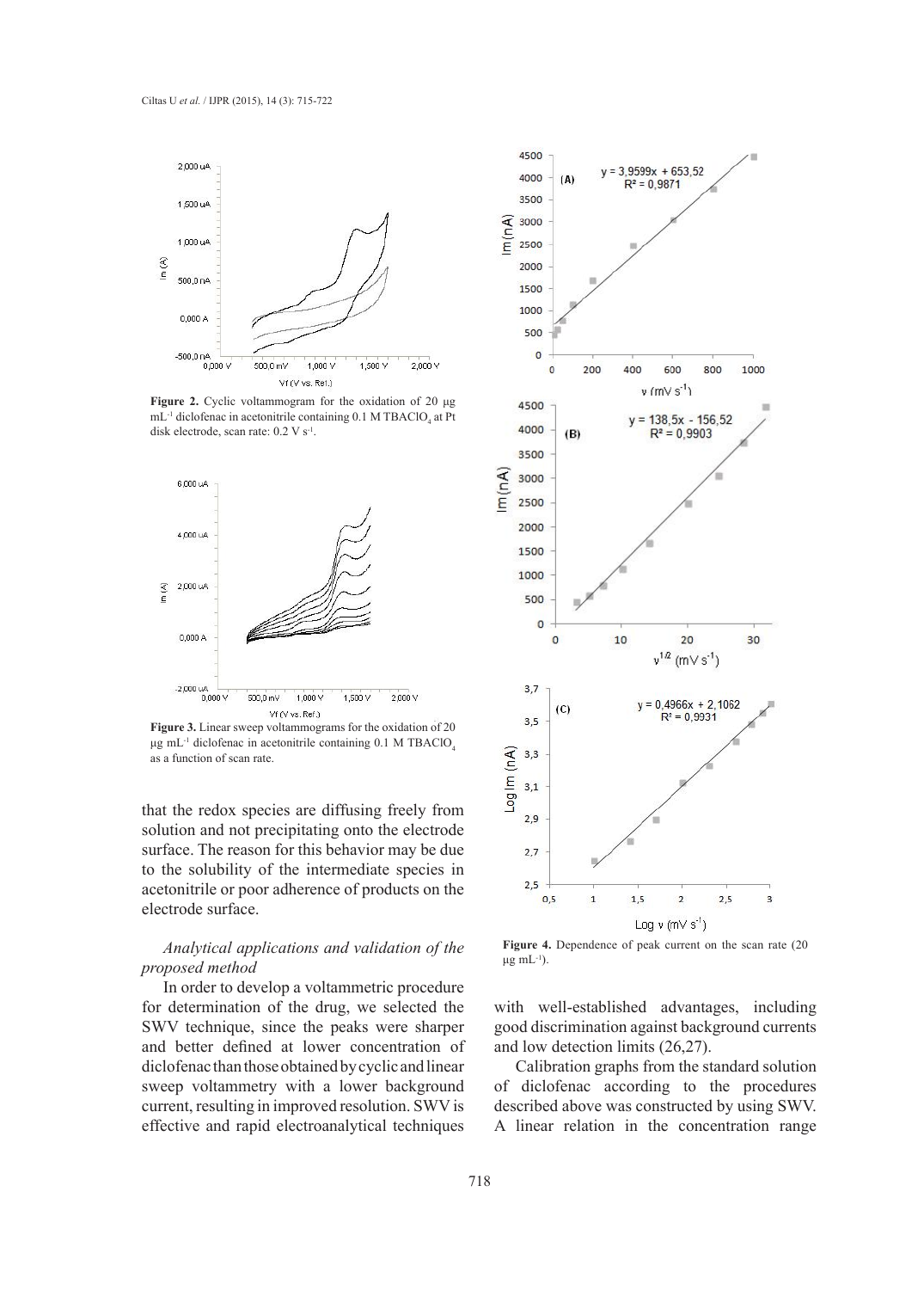

**Figure 5.** SWV voltammograms obtained for the determination in supporting electrolyte (blank, 1.5, 2.5, 5, 7.5, 10, 12.5, 15 and  $17.5 \,\mu g \, \text{mL}^{-1}$ ).

between 1.5-17.5  $\mu$ g mL<sup>-1</sup> was found, indicating that the response was diffusion controlled in this range (Figure 5). Above this concentration (17.5 μg mL-1) a loss of linearity was probably due to the adsorption of diclofenac on the electrode surface. The characteristics of the calibration plots are summarized in Table 1. The limit of detection (LOD) and the limit of quantification (LOQ) were calculated on the peak current using the following equations:

#### LOD = 3 s*/*m; LOQ = 10 s*/*m

where s is the standard deviation of the peak currents (three runs) and m is the slope of the calibration curve. The LOD and LOQ values were also shown is Table 1. Repeating five experiments on 15  $\mu$ g mL<sup>-1</sup> diclofenac for SWV technique tested the repeatability and reproducibility of peak potential and peak currents. The results were shown also in Table 1. Repetition of sample analysis after 72 h period did not show any significant change in results of analyses.

RSD: Relative standard derivation, <sup>a</sup>Average of six replicate determinations, Sa: Standard deviation of intercept of regression line, Sb: Standard deviation of slope of regression line, R: Coefficient of correlation, LOD: Limit of detection, LOQ: Limit of quantification

## *Determination of diclofenac in tablets*

On the basis of above results, SWV method was applied to the direct determination of diclofenac in pharmaceutical preparations, using the related calibration straight lines without any sample extraction or filtration and after an adequate dilutions. The results show that the proposed method was successfully applied for the assay of diclofenac in its pharmaceutical dosage forms (Table 2). The accuracy of the method was determined by its recovery during spiked

**Table 1.** Regression data of the calibration lines for quantitative determination of diclofenac.

| <b>Parameters</b>                                 | <b>SWV</b>                    |              |  |
|---------------------------------------------------|-------------------------------|--------------|--|
|                                                   | <b>Supporting electrolyte</b> | <b>Serum</b> |  |
| Measured potential (V)                            | 1.24                          | 1.29         |  |
| Linearity ( $\mu$ g mL <sup>-1</sup> )            | $1.5 - 17.5$                  | $2 - 20$     |  |
| Slope                                             | 7.8094                        | 6.9425       |  |
| Intercept                                         | 87.52                         | 95.43        |  |
| $\mathbb{R}$                                      | 0.998                         | 0.997        |  |
| Sa                                                | 10.64                         | 23.46        |  |
| Sb                                                | 0.625                         | 1.247        |  |
| $LOD$ (µg mL <sup>-1</sup> )                      | 0.50                          | 0.67         |  |
| $LOQ$ ( $\mu$ g mL <sup>-1</sup> )                | 1.50                          | 2.00         |  |
| Repeatability of peak current (RSD%) <sup>a</sup> | 1.25                          | 2.35         |  |
| Repeatability of peak potential (RSD%)            | 1.34                          | 1.94         |  |
| Reproducibility of peak current (RSD%)            | 2.34                          | 2.39         |  |
| Reproducibility of peak potential (RSD%)          | 0.64                          | 0.92         |  |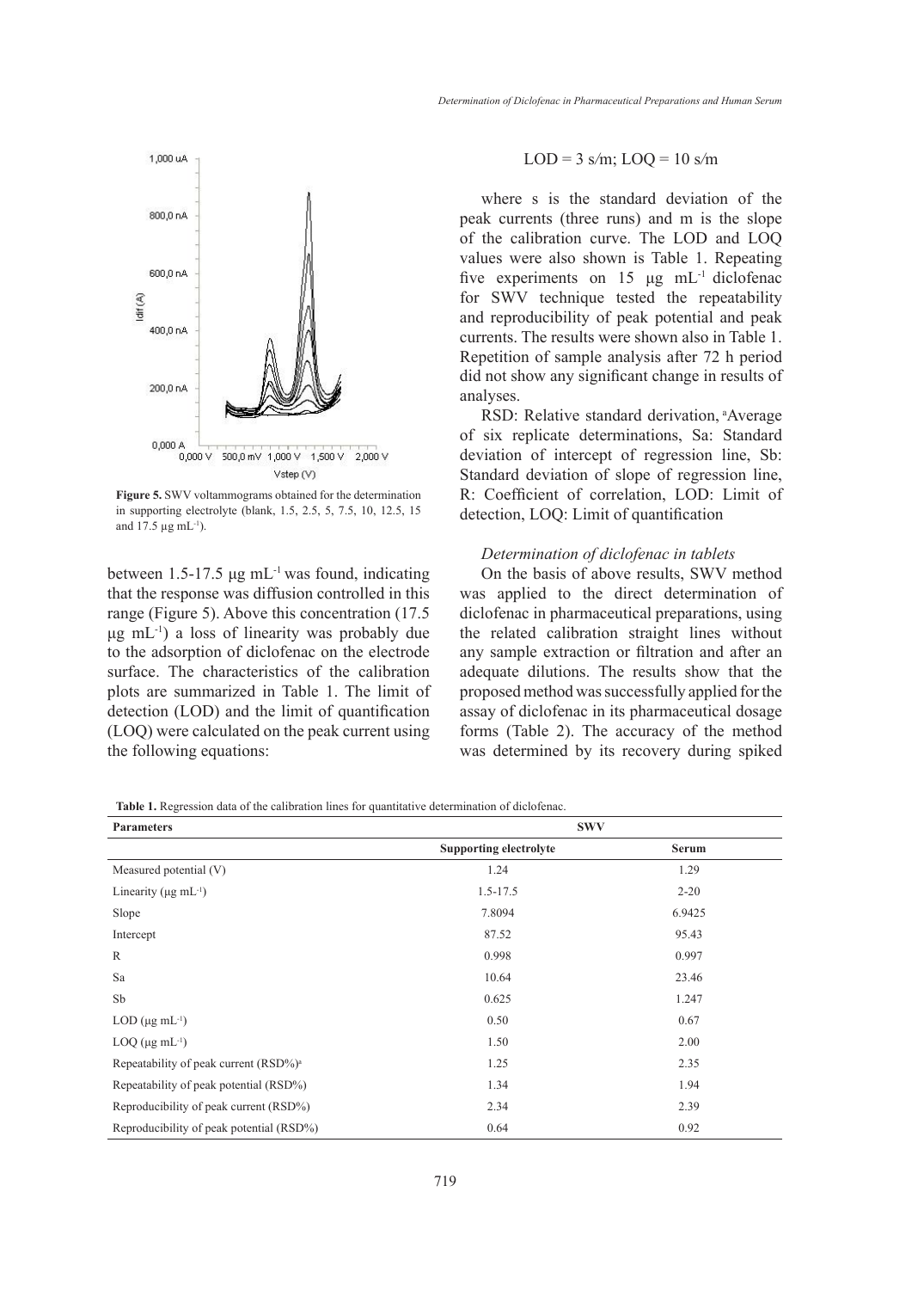|                       | <b>Diclomec</b> | Dicloflam | <b>Voltaren</b> |
|-----------------------|-----------------|-----------|-----------------|
| Labeled claim (mg)    | 100             | 50        | 75              |
| Amount found $(mg)^a$ | 99.8            | 50.4      | 75.6            |
| $RSD\%$               | 2.13            | 1.97      | 2.68            |
| Bias%                 | $-0.2$          | 0.8       | 0.8             |
| Added (mg)            | 10              | 10        | 10              |
| Found (mg)            | 9.98            | 10.12     | 10.09           |
| Recovery%             | 99.8            | 101.2     | 100.9           |
| RSD% of recovery      | 2.45            | 1.98      | 2.04            |

<sup>a</sup>Each value is the mean of five experiments

experiments. Recovery studies were carried out after the addition of known amounts of the pure drug to various pre-analyzed formulation of diclofenac. According to the results, excipients presented in tablet do not interfere with the analysis (Table 2).

There is no official method in any pharmacopoeias (*e.g*. USP, BP or EP) or literature method related to pharmaceutical dosage forms of diclofenac. To prove the absence of interferences by excipients, recovery studies were carried out. The results demonstrate the validity of the proposed method for the determination of diclofenac in tablets. These results reveal that both methods had adequate precision and accuracy and consequently can be applied to the determination of diclofenac in pharmaceuticals without any interference from the excipients.

# *Determination of diclofenac in human serum samples*

Acetonitrile and methanol were tried as a serum precipitating agents. Also, different amount of acetonitrile were tried. The best results were obtained using 0.7 mL acetonitrile. The measurements of diclofenac in serum samples were performed as described in Section 2. The applicability of the proposed method to the human serum, the calibration equations were obtained in spiked serum samples. Calibration equation parameters and necessary validation data were shown in Table 1. Obtained recovery results of spiked serum samples were given in Table 3. Analysis of drugs from serum samples usually requires extensive time-consuming sample preparation, use of expensive organic solvents and other chemicals. In this study, the serum proteins and endogenous substances in serum samples are precipitated by the addition of acetonitrile, which is centrifuged at 5000×*g*, and the supernatant was taken and diluted with the supporting electrolyte and directly analyzed. Typical SWV curve of diclofenac examined in serum samples are shown in Figure 6.

Using SWV technique, no sample pretreatment was required, other than precipitation and dilution steps. The recovery results of diclofenac (Table 3) in serum samples were calculated from the related linear regression equations, which are given in Table 1. As it can be seen in Figure 6, no oxidation compounds and no extra noise peaks present in biological material peak occurred in the potential range where the analytical peak appeared.

Stability of serum samples kept in refrigerator  $(+4 \degree C)$  was tested by making five consecutive analyses of the sample over a period of approximately 5 h. There were no significant changes in the peak currents and potentials between the first and last measurements.

# **Conclusion**

SWV technique has been developed for the determination of diclofenac in pharmaceutical preparations and human serum samples. The results obtained show that the above-described methods are useful not only for diclofenac determination in conventional electrolytes, but also in more complex matrices such as dosage forms and human serum samples. The principal advantages of SWV technique over the other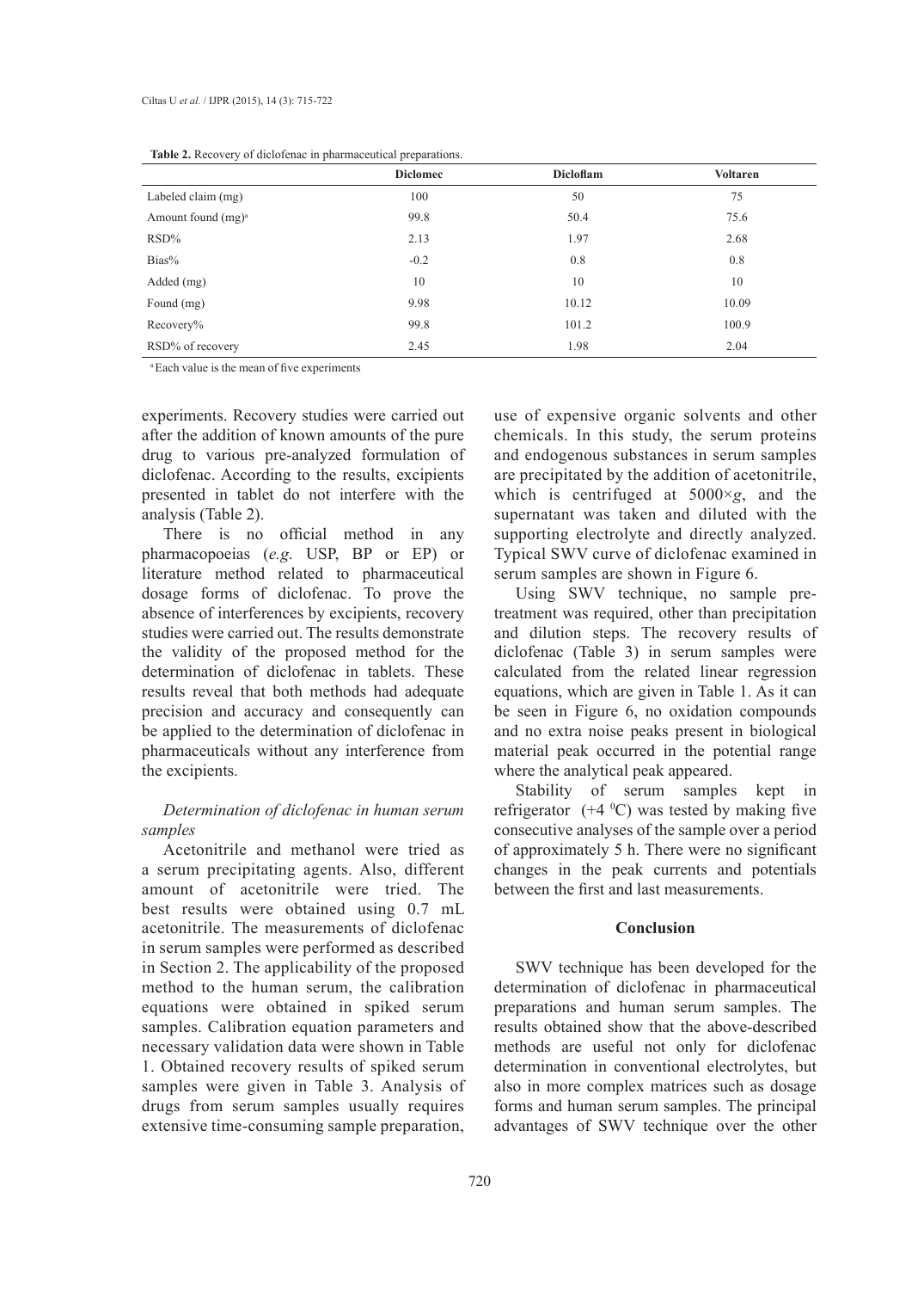

**Figure 6.** SWV voltammograms obtained for the determination in spiked serum (blank, 5, 10 and 15  $\mu$ g mL<sup>-1</sup>).

techniques are that they may be applied directly to the analysis of pharmaceutical dosage forms and biological samples without the need for separation or complex sample preparation, since there was no interference from the excipients and endogenous substances. The method is rapid, requiring less than 5 min to run sample.

This paper is not intended to be a study of the pharmacodynamic properties of diclofenac, since only healthy volunteers were used for the sample collection and results may be of no significance. Its only show that the possibility of monitoring this drug makes the method useful for pharmacokinetic and pharmacodynamic purposes.

## **Acknowledgements**

This study was supported by a Grant from Ataturk University Research Foundation (Project no: 2012/78).

#### **References**

- (1) Davies NM, Saleh JY and Skjodt NM. Detection and prevention of NSAID-induced enteropathy. *J. Pharm. Pharm. Sci.* (2000) 3: 137-155.
- Fortun PJ and Hawkey CJ. Nonsteroidal (2) antiinflammatory drugs and the small intestine. *Curr. Opin. Gastroenterol.* (2005) 21: 169-175.
- Wallace JL and Del Soldado P. The therapeutic (3) potential of NO-NSAIDs. *Fundam. Clin. Pharmacol.*  $(2003)$  17: 11-20.
- Einarson TR, Metge CJ, Iskedjian M and Mukherjee (4) J. An examination of the effect of cytochrome P450 drug ınteractions of hydroxymethylglutaryl-coenzyme A reductase ınhibitors on health care utilization: A canadian population-based study. *Clin. Ther.* (2002) 24: 2126-2136.
- (5) Izhar M, Alausa T, Folker A, Hung E and Bakris GL. Effects of COX inhibition on blood pressure and kidney function in ACE inhibitor-treated blacks and hispanics. *Hypertension* (2004) 43: 573-577.
- Borenstein MR, Xue Y, Cooper S and Tzeng TB. (6) Sensitive capillary gas chromatographic-mass spectrometricselected-ion monitoring method for the determination of diclofenac concentrations in human plasma. *J. Chromatogr. B* (1996) 685: 59-66.
- (7) Kadowaki H, Shiino M, Uemura I and Kobayashi K. Sensitive method for the determination of diclofenac in human plasma by gas chromatography-mass spectrometry. *J. Chromatogr.* (1984) 308: 329-333.
- Puppo MD, Cighetti G, Kienle MG, Paroni R and (8) Borghi C. Determination of diclofenac in human plasma by selected ion monitoring. *Biol. Mass. Spectrom.* (1991) 20: 426-430.
- (9) Schweizer A, Willis JV, Jack DB and Kendall MJ.

| <b>Table 5.</b> Necovery of dictorent of in human serum. |                                     |            |                      |  |
|----------------------------------------------------------|-------------------------------------|------------|----------------------|--|
| Added $(\mu g \, mL^{-1})$                               | Found (Mean $\pm$ SD <sup>a</sup> ) | % Recovery | $%$ RSD <sup>b</sup> |  |
| 2                                                        | $1.94 \pm 0.052$                    | 97.0       | 2.68                 |  |
| 5                                                        | $4.86 \pm 0.218$                    | 97.2       | 4.49                 |  |
| 7.5                                                      | $7.42 \pm 0.504$                    | 87.2       | 6.79                 |  |
| 10                                                       | $9.78 \pm 0.718$                    | 98.9       | 7.34                 |  |
| 12.5                                                     | $12.43 \pm 1.09$                    | 99.4       | 8.77                 |  |
| 15                                                       | $14.76 \pm 1.28$                    | 98.4       | 8.67                 |  |
| 17.5                                                     | $18.14 \pm 1.36$                    | 103.6      | 7.49                 |  |
| 20                                                       | $20.1 \pm 1.51$                     | 100.5      | 7.51                 |  |

**Table 3.** Recovery of diclofenac in human serum.

SD<sup>a</sup>: Standard deviation of six replicate determinations, RSD: Relative standard deviation bAverage of six replicate determinations